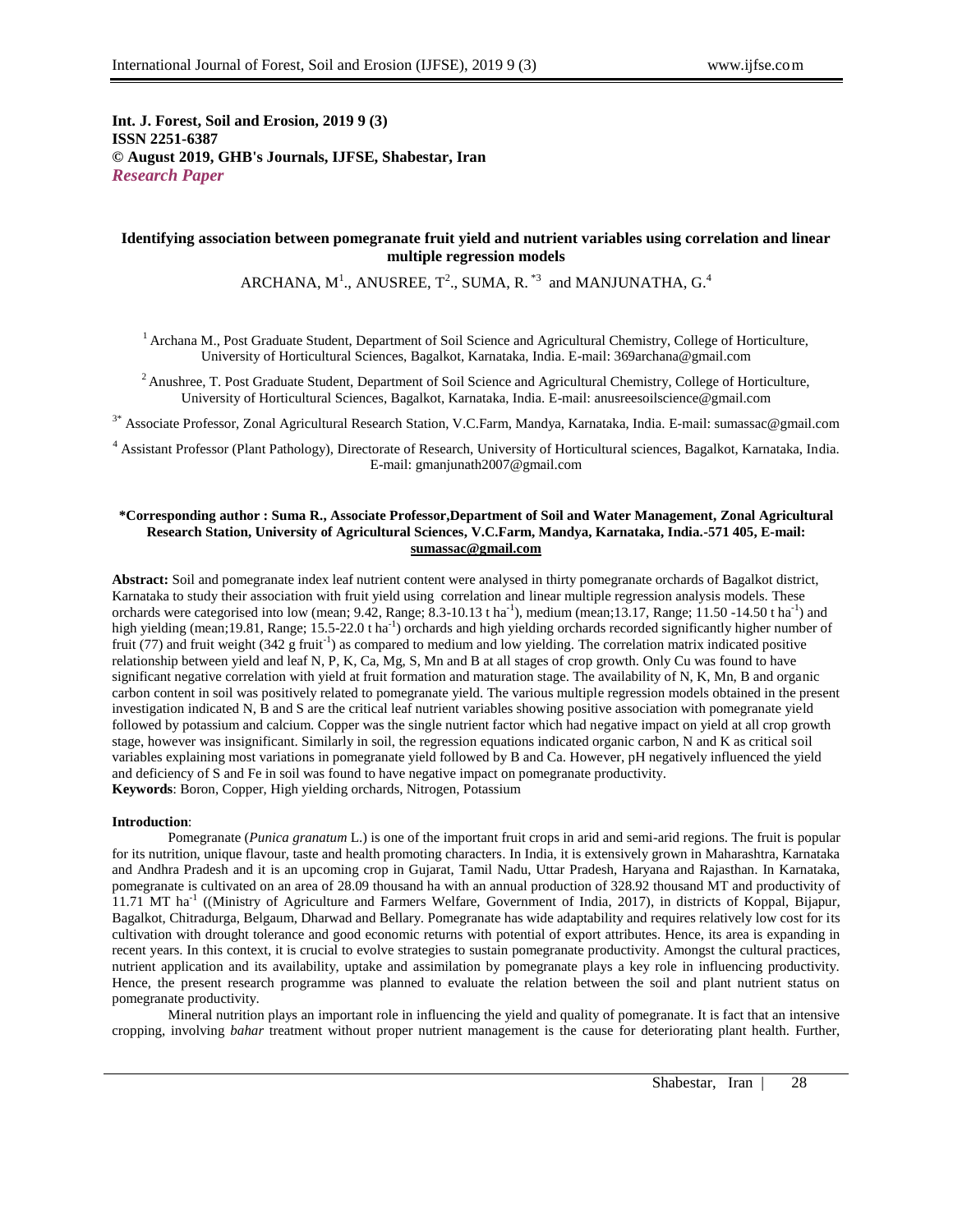continuous use of high analytical fertilizers with less organics has increased the incidence of nutrient deficiencies. For achieving higher and sustainable pomegranate productivity, balanced nutrient application is most important, which emphasize recommendation of nutrients based on soil and plant testing. Soil testing provides valuable information on nutrient availability and helps in ensuring balanced application of nutrients to meet crop requirements (Dev, 1998). Whilst, plant tissue testing provides information on plant assimilated nutrient content, which is crucial for evolving nutrient application strategies to obtain higher pomegranate yield and quality (Hamouda *et al.,* 2015). To achieve this, basic information on relationship between nutrient status and pomegranate production is obligatory.

The soils under pomegranate cultivation are dynamic in nature and vary in their properties due to wide range of geographical and climatic conditions. Farmers usually follow distinct management practices and regularly manipulate them hence; wide variation is noticed with nutrient availability and uptake by crop plants. It has been observed under field conditions that pomegranate plants raised under poor soils produced lower yields, poor quality fruits and were more susceptible to the pests and disease (Yenjeerappa, 2009). Further, poor plant vigour found associated to plant mortality particularly in critical stages *viz.*, flowering and fruit setting, which is linked to nutrition (Patil and Patil 1982).This emphasizes need for understanding region specific nutrient management practices and its effect on nutrient availability and uptake by pomegranate plants and ultimately its effect on their productivity. Hence, the present investigation is carried out to study the nutritional pattern in the soils and plant tissues and its relation to pomegranate productivity to evolve best possible nutrient management strategies for sustaining pomegranate productivity.

#### **Material and methods**

**Survey area:** A survey was conducted in and around Kaladagi village – a renowned area for pomegranate cultivation in Bagalkot district, Karnataka state for selection of pomegranate orchards. Thirty pomegranate orchards of 3-7 years old cultivated with Bhagwa variety were randomly selected from five villages *viz.*, Govinakoppa, Kaladagi, Sokanadagi, Chikkasamshi and Hiresamshi for the present study.

**Crop season and** *bahar* **treatment:** The *hasta bahar* season was selected to implement the present investigation. The pomegranate plants were put into artificial stress by withholding water for one month and artificially defoliated during first – second week of August by spraying ethrel (2-2.5ml/litre). Then, light pruning and irrigations are practiced, followed by application of manures and fertilizers during August month. The new flushes appeared on the tree between 8-12 days and profuse flowering were observed during first to second week of September

**Collection of data and samples** : The farmers were interviewed periodically to collect the information on cultivation practices *viz*., spacing, spray schedule, irrigation system, inter-cultural practices *etc*., in general and nutrient management practices in specific using the questionnaire developed for the purpose. The composite soil samples were collected from 0-15cm depth along plant canopy circumference (approximately 1.0 m away from trunk) at 30, 70 and 210 days after *bahar* treatment (DABT) that coincides with bud differentiation, fruit formation and maturation stages respectively. Similarly, the index leaf *i.e* 8<sup>th</sup> pair of leaf counting from the tip of non-bearing shoots were sampled from the trees where soil samples were collected at foresaid period.

**Yield parameters:** Three healthy pomegranate plants from each orchard were selected randomly to record yield parameters. Number of fruits from three selected plants was counted and average was computed. The total number and total weight of fruits harvested from three selected plants at second picking was measured. Then, the fruit weight was calculated using following formula and expressed in gram per fruit.

Total weight of fruits

Fruit weight (gram/fruit) = --------------------------------

## Number of fruits

The fruit yield per plant was calculated by multiplying total number of fruits in each plant and average fruit weight (g fruit<sup>-1</sup>) to express as kg plant<sup>-1</sup>. The information on marketed pomegranate fruit yield was collected from contact farmers through personal interview. Then, by considering the actual area of the orchard, the fruit yield was computed for one hectare area and

**Soil and Plant Analysis**: The collected soil samples were dried and passed through 2 mm sieve to determine its nutrient contents following the standard protocol as mentioned in Table 1. The nutrient concentrations in pomegranate index leaves were determined by using standard protocol as described by Piper, 1966 after subjecting it to di-acid digestion using HNO3:HClO4  $(9:4)$  for mineral estimation other than nitrogen. The leaf nitrogen content was determined by digesting with conc. H<sub>2</sub>SO<sub>4</sub> and digestion mixture (CuSO<sub>4</sub>:K<sub>2</sub>SO<sub>4</sub>: Se-100:40:1) and quantified using Kjeldhal distillation method.

Categorizing pomegranate orchards: Pomegranate fruit yield (t ha<sup>-1</sup>) was considered as base for classifying orchards into high, medium and low yielding using following statistical criteria as developed by Ahmed *et al*, 2015 for small population group.

- 1. (Mean  $+ 0.5 \times SD$ ) were categorised as high yielding orchards
- 2.  $\langle$  (Mean 0.5 $\times$ SD) were categorised as low yielding orchards
- 3. (Mean  $+ 0.5 \times SD$ ) to (Mean  $0.5 \times SD$ ) were categorised as Medium yielding orchards

Where,  $Sd =$  standard deviation and Mean  $=$  average pomegranate yield

**Correlation index:** Simple correlation between pomegranate yield and nutrient variables in leaf and soils were calculated using Pearson product moment correlation coefficient (r). The MS-office excel programme was used for calculating the simple correlation matrix. The perfect linear correlation was attained when  $r = \pm 1$  and  $r = 0$  implies that x and y tend to have no linear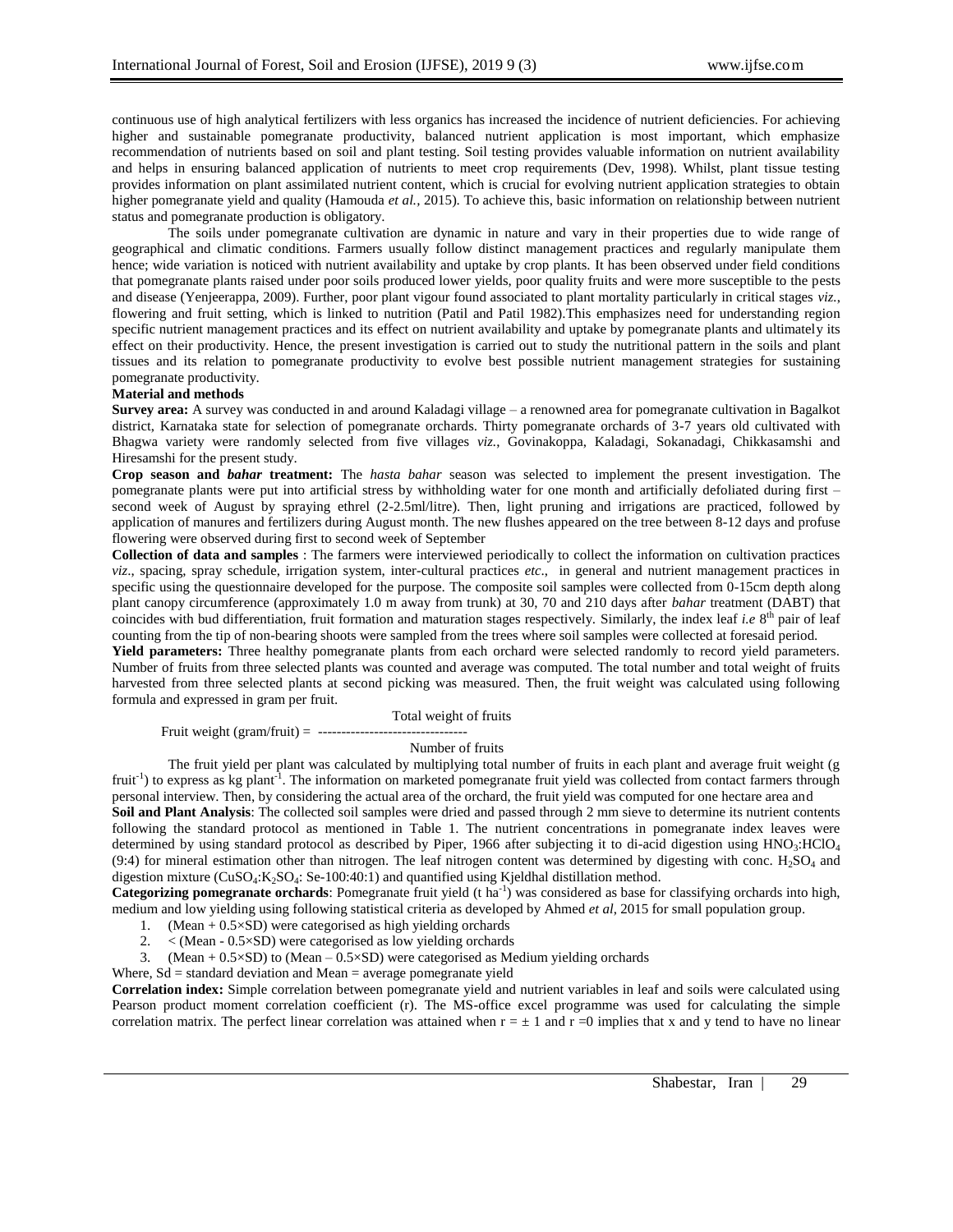relationship. The table r values 0.361 @ p<0.05 and 0.467 @ p<0.01 were used to determine the significance of relationship between two variables (Snedecor and Cochran, 1981).

| <b>Parameters</b>                         | <b>Methods</b>                                            | <b>References</b>         |
|-------------------------------------------|-----------------------------------------------------------|---------------------------|
| pH                                        | Potentiometric method                                     | Jackson, 1973             |
| $EC$ (dS m <sup>-1</sup> )                | Conductometric method                                     | Jackson, 1973             |
| OC(%)                                     | Wet oxidation method                                      | Walkey and Black, 1934    |
| Avail. N $(kg ha^{-1})$                   | Alkaline potassium permanganate method                    | Subbiah and Asija, 1956   |
| Avail. $P$ (kg ha <sup>-1</sup> )         | Olsen's extractant method, Colorimetry                    | Jackson, 1973             |
| Avail. K $(kg ha^{-1})$                   | N NH <sub>4</sub> OAC extractant method, Flame photometry | Jackson, 1973             |
| Exch. Ca [cmol $(p^+)$ kg <sup>-1</sup> ] | Versenate titration method                                | Jackson, 1973             |
| Exch. Mg [cmol $(p^+)$ kg <sup>-1</sup> ] | Versenate titration method                                | Jackson, 1973             |
| Avail. S $(kg ha-1)$                      | CaCl <sub>2</sub> extractant method, Turbidimetry         | Black, 1965               |
| Fe, Mn, Zn and Cu<br>$(mg kg-1)$          | Atomic absorption spectrophotometry                       | Lindsay and Norvell, 1978 |

| Table 1: Methods followed for estimation of soil properties |  |  |
|-------------------------------------------------------------|--|--|
|-------------------------------------------------------------|--|--|

**Multiple linear regression models:** Multiple linear regression models (Dahal and Routray, 2011) to evaluate the relative contribution of all leaf nutrient variables (N, P, K, Ca, Mg, S, Fe, Zn, Mn, Cu and B) on fruit yield (Y) were determined as following

 $Y = a + b_1N + b_2P + b_3K + \ldots + b_nB$ 

Where,

 $Y = Dependent variable (pomegrandte fruit yield)$ 

 $a =$ Intercept

 $b_1, b_2, b_3,...$  bn = The slope of the regression line or the amount of change produced in Y by a unit change in independent variables.

 $N, P, K, \ldots, B$  = Independent variables (essential nutrients indicated by their chemical symbol)

Similarly, the multiple linear regression models were developed to evaluate the relative contribution of all soil variables (pH, EC, OC, N, P, K, Ca, Mg, S, Fe, Zn, Mn, Cu and B) on fruit yield (Y) as per the above mentioned formula.

Nutrient variables in the above regression equation which are unimportant or redundant explanatory variables were screened out using stepwise backward regression analysis. The analysis was employed by eliminating single nutrient variable each time, till improved significant model (in terms of F and t values) was obtained. Open Stat version 1.9, a computer program was used for carrying out the backward stepwise multiple regression analysis as suggested by William (2007).

# **Results and Discussion:**

## **Pomegranate yield and major nutrient inputs**

The orchards yield levels less than11.1 t ha<sup>-1</sup> were considered as low, while yield level between11.1 to 15.5 t ha<sup>-1</sup> was consider as medium and more than  $15.5$  t ha<sup>-1</sup> as high yielding. Amongst the thirty pomegranate orchards studied, 13 orchards were grouped under low category and their yield ranged from 8.25-10.25 t ha<sup>-1</sup>, with a mean yield of 9.42 t ha<sup>-1</sup>. Medium category orchards (9 numbers) recorded significantly higher average yield of 13.17 t ha<sup>-1</sup> showing yield range of 11.5 to 14.5 t ha<sup>-1</sup> <sup>1</sup>, compared to low category. Eight orchards recorded significantly highest mean yield of 19.81 t ha<sup>-1</sup> and their yield levels ranged from 15.5 to 22.0 t ha<sup>-1</sup> (Table 2)

|  |  |  | Table 2: Pomegranate fruit yield and yield parameters among different categories of pomegranate orchards |
|--|--|--|----------------------------------------------------------------------------------------------------------|
|  |  |  |                                                                                                          |

|                | Yield $(t \text{ ha}^{-1})$ |                         | Fruit yield $(kg$ plant <sup>-1</sup> ) |                                       |  |  |  |
|----------------|-----------------------------|-------------------------|-----------------------------------------|---------------------------------------|--|--|--|
| Category       | Range                       | Average                 | Range                                   | Average                               |  |  |  |
| Low $(n=13)$   | $8.30 - 10.30$              | $9.42 \pm 0.76$         | $9.24 - 11.71$                          | $10.54 \pm 0.82$                      |  |  |  |
| Medium $(n=9)$ | $10.50 - 14.50$             | $13.17 \pm 1.33$        | $10.38 - 13.86$                         | $13.45 \pm 1.32$                      |  |  |  |
| High $(n=8)$   | $15.50 - 22.0$              | $19.81 \pm 1.94$        | $14.22 - 17.63$                         | $19.77 \pm 1.59$                      |  |  |  |
| $SEm+$         |                             | 0.459                   |                                         | 0.512                                 |  |  |  |
| $CD @ 5\%$     |                             | 1.616                   |                                         | 1.477                                 |  |  |  |
|                |                             | No. of fruits per plant |                                         | Fruit weight $(g$ plant <sup>-1</sup> |  |  |  |
| Category       | Range                       | Average                 | Range                                   | Average                               |  |  |  |
| Low $(n=13)$   | $58.00 - 66.00$             | $62.69 \pm 1.64$        | $206.00 - 243.0$                        | $224.10 \pm 12.18$                    |  |  |  |
| Medium $(n=9)$ | $64.00 - 74.00$             | $70.00 + 2.10$          | 228.90 - 288.70                         | $256.20 \pm 21.80$                    |  |  |  |
| High $(n=8)$   | $71.00 - 81.00$             | $77.00 \pm 2.50$        | $312.80 - 364.20$                       | $342.00 \pm 15.55$                    |  |  |  |
| $SEm+$         |                             | 1.035                   |                                         | 5.66                                  |  |  |  |
| $CD @ 5\%$     |                             | 3.442                   |                                         | 19.93                                 |  |  |  |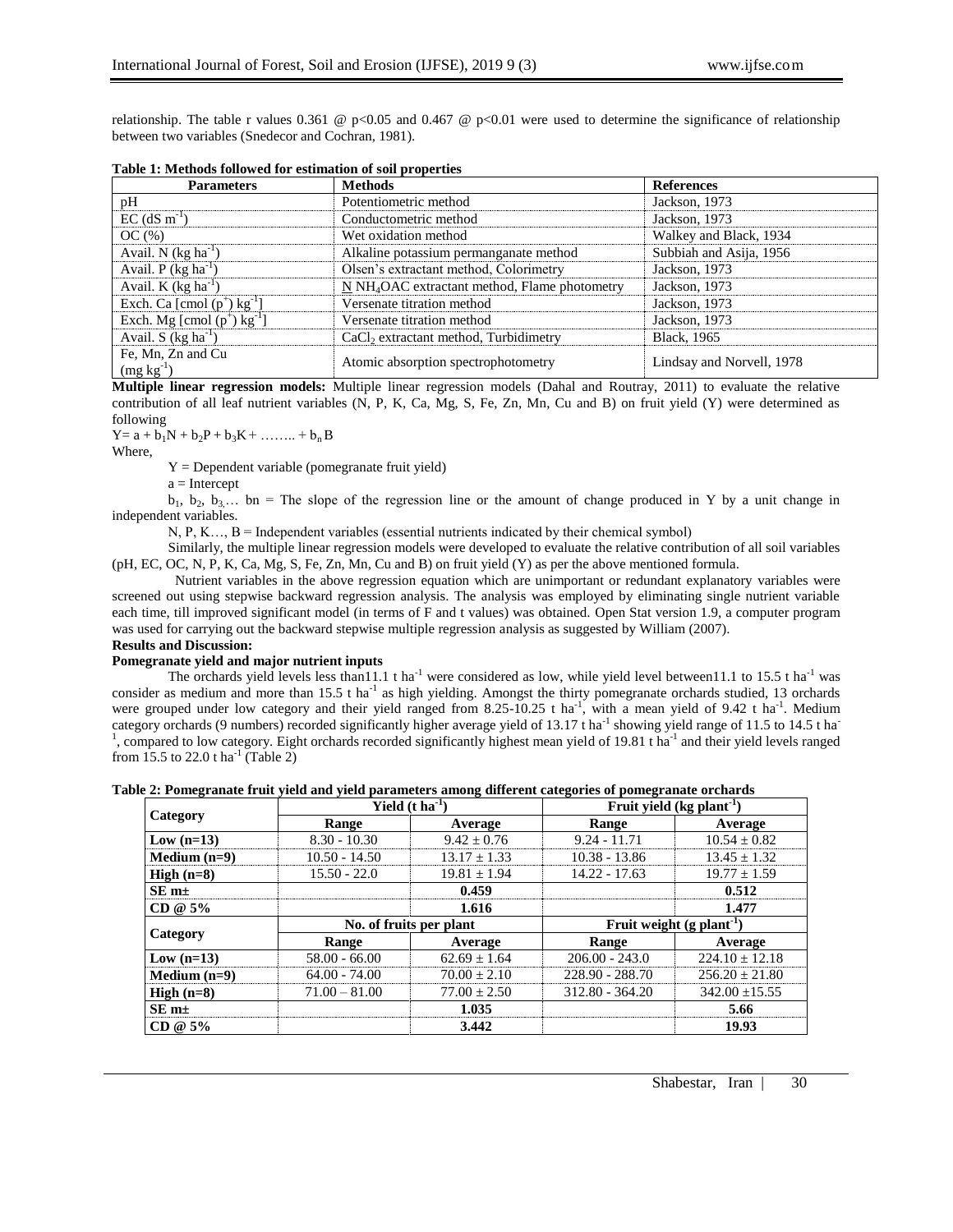## **Number of fruits per plant**

Number of fruits on each plant is one of the important yield parameters in pomegranate plants. However, depending on the plant vigour and canopy farmers regulate number of fruits on each plant. Optimum fruit number helps for developing good size and quality of fruits. It is recommended to retain 60-80 fruits in fully grown up trees (National Research Centre for Pomegranate, Solapur, 2014). In the present investigation, significantly higher number of fruits was observed in the high yielding orchards (71-81) compared to medium (65-74) and low yielding (58-66) (Table 2). The better canopy growth with optimum supply of nutrients in high yielding orchards could sustain higher number of fruits, which might have resulted in higher fruit yield in these orchards.

## **Fruit weight (g fruit-1 )**

Fruit weight is an important quality parameter for grading and marketing in pomegranate. In the present investigation, high yielding orchards recorded significantly higher fruit weight of 342.0 g compared to medium (256.20 g) and low (224.10 g) yielding orchards (Table 2). Pomegranate fruit weight is governed by many factors of which number of fruits, fruit position and climatic condition are some of the important external factors. In high yielding orchards, though the numbers of fruits was high they found to be optimum and the fruits retained on lower portion of branches found to have higher weight and size compared to fruits on top portion. Besides, mineral nutrition plays a significant role in fruit quality. In present investigation, higher nutrient concentration of N, K, Ca, S, Mn, Zn and B in pomegranate leaves might have attributed to better fruit weight in high yielding pomegranate orchards. All these nutrients have manifested into good crop growth, fruit set and development that ultimately produced good quality fruits. (Sheikh and Rao 2005, Rao and Subramanyam 2009, Khayyat *et al.,* 2012, Mir *et al.,*  2013 and Ray *et al.,* 2014).

#### **Pomegranate yield and its association with soil nutrient parameters**

Soil variables indicate the nutrient level and its supplying power to crop uptake. It also suggests the probable occurrence of nutrient deficiency and imbalance. In the present investigation, at bud differentiation stage, significant positive correlation was found between OC (0.815), N (0.789), K (0.397), S (0.364), Mn (0.470) and B (0.531) with pomegranate yield. Soil pH (-0.166), Mg (-0.085) and Fe (-0.113) recorded negative correlation with yield but were not significant (Table 3). The organic carbon content of soils recorded positive relationship with available N (0.749) and S (0.707) content in soil, signifying the high supplying power of pomegranate soils for said nutrient. The result indicates alkaline soil pH is hurdle for higher pomegranate production and mining of S and Fe in these soils.

Similar trend was observed at fruit formation and maturation stage where, OC, N, K, Mn and B were significantly and positively correlated to yield at both the stages but, K and Mn were found significant only at fruit maturation stage. Among the different soil parameters, significant synergistic correlation was found between OC & N and OC & S at all stages of crop growth while, antagonistic relation was found between OC & Cu but was insignificant.

The multiple linear regression models developed employing pomegranate yield against soil parameters found significant at all stages of crop growth. The best regression model through reduction of soil variables have at different growth stages is as below (Table 4)

Bud differentiation stage;

 $Y = -4.928 - 2.84pH + 17.18OC + 0.02N + 0.06P - 0.30S - 1.20Fe + 12.26B$ 

Fruit formation stage;

 $Y = -7.84 + 8.04$   $\text{EC} + 17.79$   $\text{OC} + 0.02$  N + 0.03 K-1.81 Fe

Fruit maturation stage;

 $Y = -11.58 + 11.85OC + 0.05N + 0.03K$  at

In general, OC, N and K levels in soil significantly and positively influenced pomegranate yield at all stages of crop growth, emphasizing their role in higher pomegranate productivity (Saraf *et al.,* 2001, Shiekh and Rao, 2005, Mir *et al.,* 2015, Mohamed *et al.,* 2014, Raghupathi and Bhargava 1998a and Ray *et al.,* 2014). Optimum supply of nutrients in soil is a key factor for obtaining better crop yield. In the present investigation, application of organic matter, nitrogen, potassium and boron found to play critical role in availability of these nutrients in soil and further their uptake by pomegranate plants. However, availability of some nutrients was decreased with advance of crop growth *viz.*, N, S, B, Zn and Fe, which emphasizes their optimum application for succeeding crop to have higher pomegranate productivity (Raghupathi and Bhargava 1998b and Awasti and Singh 2010).

#### **Pomegranate yield and its association with leaf nutrient parameters**

The correlation matrix generated among leaf nutrient variables and yield is shown in Table 5. The matrix reveals significant positive correlation between pomegranate yield with N  $(0.852)$ , P  $(0.456)$ , K  $(0.592)$ , Ca  $(0.750)$ , Mg  $(0.496)$ , S (0.609), Mn (0.681) and B (0.637) at bud differentiation stage. The other nutrient parameters *viz.*, Fe (0.190), Cu (0.067) and Zn (0.10) were positively correlated with yield but were not significant.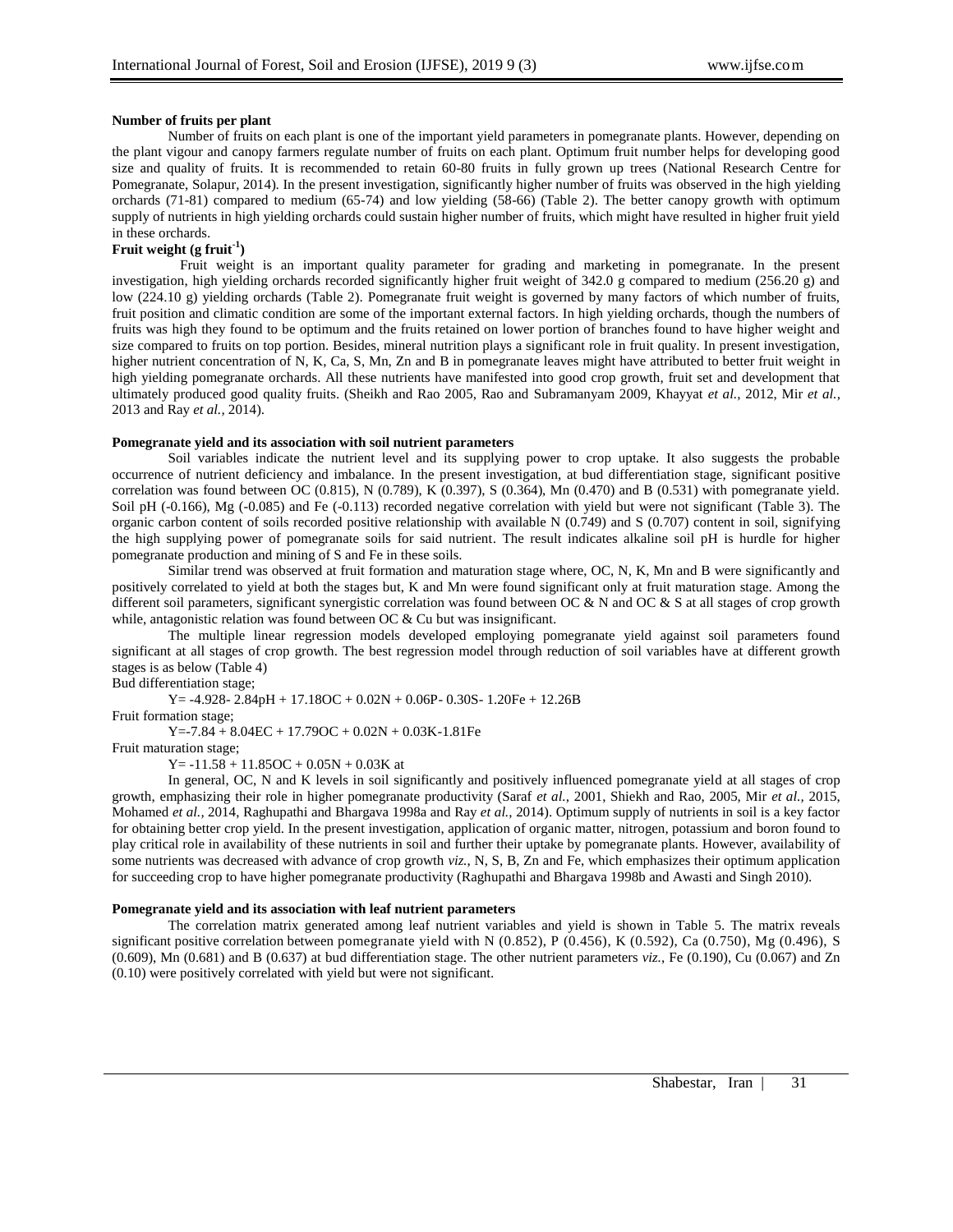| Soil parameter | Growth<br><b>Stage</b> | Yield     | pН        | EC        | <b>OC</b> | N         | P        | K        | Ca        | Mg       | S         | Mn       | Fe       | Zn       | Cu    |
|----------------|------------------------|-----------|-----------|-----------|-----------|-----------|----------|----------|-----------|----------|-----------|----------|----------|----------|-------|
| pH             | 30 DABT                | $-0.166$  | 1.000     |           |           |           |          |          |           |          |           |          |          |          |       |
|                | 70 DABT                | $-0.044$  | 1.000     |           |           |           |          |          |           |          |           |          |          |          |       |
|                | $210$ DABT             | $-0.016$  | 1.000     |           |           |           |          |          |           |          |           |          |          |          |       |
| EC             | 30 DABT                | 0.171     | $-0.165$  | 1.000     |           |           |          |          |           |          |           |          |          |          |       |
|                | 70 DABT                | 0.089     | $-0.063$  | 1.000     |           |           |          |          |           |          |           |          |          |          |       |
|                | 210 DABT               | 0.031     | $-0.093$  | 1.000     |           |           |          |          |           |          |           |          |          |          |       |
| oc             | 30 DABT                | $0.815**$ | $-0.123$  | 0.086     | 1.000     |           |          |          |           |          |           |          |          |          |       |
|                | 70 DABT                | $0.754**$ | $-0.029$  | $-0.165$  | 1.000     |           |          |          |           |          |           |          |          |          |       |
|                | $210$ DABT             | $0.524**$ | $-0.281$  | $-0.238$  | 1.000     |           |          |          |           |          |           |          |          |          |       |
| N              | 30 DABT                | $0.789**$ | $-0.156$  | 0.200     | $0.749**$ | 1.000     |          |          |           |          |           |          |          |          |       |
|                | 70 DABT                | $0.710**$ | $-0.096$  | 0.069     | 0.627     | 1.000     |          |          |           |          |           |          |          |          |       |
|                | 210 DABT               | $0.635**$ | 0.233     | $-0.019$  | 0.081     | 1.000     |          |          |           |          |           |          |          |          |       |
| P              | 30 DABT                | 0.239     | $0.615**$ | $-0.008$  | 0.209     | 0.071     | 1.000    |          |           |          |           |          |          |          |       |
|                | 70 DABT                | 0.201     | 0.612     | $-0.070$  | 0.215     | $-0.160$  | 1.000    |          |           |          |           |          |          |          |       |
|                | <b>210 DABT</b>        | 0.133     | $0.533**$ | $-0.352$  | 0.061     | 0.065     | 1.000    |          |           |          |           |          |          |          |       |
| K              | 30 DABT                | $0.397*$  | $-0.178$  | 0.040     | 0.296     | $0.547**$ | $-0.208$ | 1.000    |           |          |           |          |          |          |       |
|                | 70 DABT                | 0.307     | 0.341     | $-0.231$  | 0.181     | 0.209     | 0.176    | 1.000    |           |          |           |          |          |          |       |
|                | 210 DABT               | $0.521**$ | 0.193     | $-0.096$  | 0.082     | $0.468**$ | 0.082    | 1.000    |           |          |           |          |          |          |       |
| Ca             | 30 DABT                | 0.093     | 0.330     | $-0.039$  | $-0.046$  | 0.004     | 0.268    | 0.008    | 1.000     |          |           |          |          |          |       |
|                | 70 DABT                | 0.084     | 0.274     | 0.007     | $-0.048$  | $-0.074$  | 0.190    | 0.133    | 1.000     |          |           |          |          |          |       |
|                | 210 DABT               | 0.100     | 0.126     | $-0.039$  | 0.036     | $-0.059$  | 0.226    | 0.115    | 1.000     |          |           |          |          |          |       |
| <b>Mg</b>      | 30 DABT                | $-0.085$  | $0.490**$ | 0.159     | $-0.223$  | $-0.052$  | $0.371*$ | 0.129    | $0.554**$ | 1.000    |           |          |          |          |       |
|                | 70 DABT                | $-0.114$  | $0.591**$ | 0.292     | $-0.236$  | $-0.155$  | 0.310    | 0.079    | $0.546**$ | 1.000    |           |          |          |          |       |
|                | 210 DABT               | $-0.054$  | $0.525**$ | $-0.019$  | $-0.378*$ | 0.183     | $0.373*$ | 0.239    | $0.558**$ | 1.000    |           |          |          |          |       |
| S              | 30 DABT                | $0.364*$  | $-0.247$  | 0.102     | $0.707**$ | 0.335     | 0.006    | 0.028    | $-0.041$  | $-0.299$ | 1.000     |          |          |          |       |
|                | 70 DABT                | 0.288     | $-0.253$  | $-0.144$  | $0.600**$ | 0.256     | 0.022    | 0.134    | $-0.038$  | $-0.250$ | 1.000     |          |          |          |       |
|                | 210 DABT               | 0.224     | $-0.330$  | $-0.153$  | $0.544**$ | $-0.001$  | 0.048    | $-0.118$ | $-0.049$  | $-0.244$ | 1.000     |          |          |          |       |
| Mn             | 30 DABT                | $0.470**$ | $-0.200$  | $0.589**$ | 0.370     | $0.446*$  | 0.237    | $0.360*$ | $-0.017$  | 0.116    | 0.306     | 1.000    |          |          |       |
|                | 70 DABT                | $0.442*$  | 0.049     | 0.270     | 0.329     | 0.316     | 0.190    | 0.133    | $-0.022$  | 0.070    | 0.307     | 1.000    |          |          |       |
|                | 210 DABT               | $0.452*$  | 0.090     | 0.224     | 0.108     | 0.351     | 0.152    | 0.273    | 0.069     | 0.162    | 0.192     | 1.000    |          |          |       |
| Fe             | 30 DABT                | $-0.113$  | 0.040     | 0.020     | 0.190     | 0.105     | 0.088    | $-0.011$ | 0.011     | $-0.117$ | 0.355     | 0.152    | 1.000    |          |       |
|                | 70 DABT                | $-0.125$  | 0.110     | $-0.024$  | 0.227     | 0.006     | 0.008    | 0.149    | $-0.005$  | $-0.005$ | $0.508**$ | 0.219    | 1.000    |          |       |
|                | 210 DABT               | $-0.177$  | 0.018     | $-0.259$  | $-0.054$  | $-0.207$  | 0.029    | 0.013    | $-0.028$  | 0.149    | 0.296     | 0.237    | 1.000    |          |       |
| Zn             | 30 DABT                | 0.305     | $-0.164$  | 0.321     | 0.244     | 0.285     | 0.025    | 0.231    | $-0.038$  | $-0.094$ | 0.117     | 0.242    | $-0.014$ | 1.000    |       |
|                | 70 DABT                | 0.282     | $-0.278$  | 0.407     | 0.119     | 0.220     | 0.042    | $-0.062$ | $-0.072$  | $-0.118$ | 0.088     | 0.200    | 0.101    | 1.000    |       |
|                | 210 DABT               | 0.211     | $-0.195$  | 0.180     | 0.235     | 0.035     | $-0.007$ | 0.185    | $-0.113$  | $-0.246$ | 0.138     | 0.078    | $-0.173$ | 1.000    |       |
| Cu             | 30 DABT                | 0.041     | 0.230     | 0.231     | $-0.005$  | 0.098     | 0.213    | 0.340    | $0.380*$  | 0.337    | $-0.034$  | $0.426*$ | 0.190    | 0.117    | 1.000 |
|                | 70 DABT                | $-0.058$  | 0.173     | 0.102     | $-0.079$  | 0.053     | 0.133    | 0.006    | 0.161     | 0.247    | $-0.144$  | $0.378*$ | $-0.060$ | $-0.084$ | 1.000 |
|                | $210$ DABT             | $-0.162$  | 0.154     | 0.347     | $-0.271$  | $-0.005$  | 0.058    | $-0.018$ | 0.139     | 0.169    | $-0.056$  | $0.367*$ | $-0.062$ | $-0.270$ | 1.000 |
| B              | 30 DABT                | $0.531**$ | $-0.246$  | 0.155     | 0.320     | 0.326     | $-0.064$ | 0.351    | 0.211     | $-0.044$ | 0.253     | 0.252    | $-0.066$ | 0.134    | 0.074 |
|                | 70 DABT                | 0.331     | $-0.124$  | $0.468*$  | 0.201     | 0.329     | $-0.099$ | 0.080    | 0.120     | 0.170    | $-0.024$  | 0.154    | $-0.096$ | 0.227    | 0.035 |
|                | $210$ DAPT             | $0.271*$  | 0.261     | 0.195     | 0.096     | 0.226     | 0.094    | 0.126    | 0.194     | 0.161    | 0.072     | 0.272    | 0.112    | 0.102    | 0.169 |

# **Table 3: Correlation index (r) among pomegranate yield and soil nutrient content at various crop growth stages**

210 DABT 0.371\* 0.261 0.185 0.086 0.236 0.084 0.136 0.184 0.161 0.073 0.272 0.112 0.102 0.168<br>N, P and K in kg ha<sup>-1</sup>, Ca and Mg in meq 100g<sup>-1</sup>, S, Mn, Fe, Zn, Cu and B in mg kg<sup>-1</sup>, \*p<0.05, \*\*p<0.01

Shabestar, Iran | 32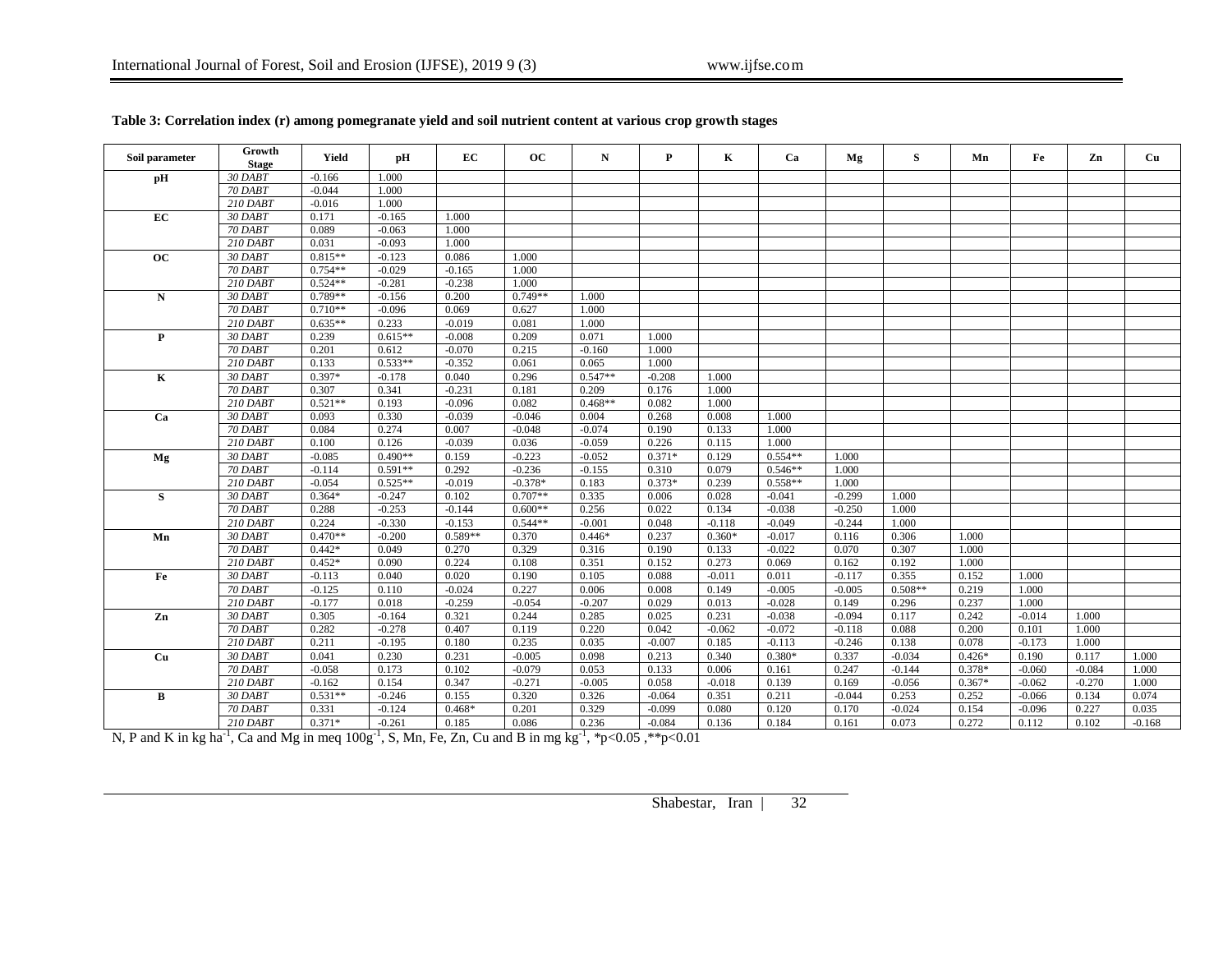| $\sim$             | 30DBT        | $\sim$  | 70DBT             |         | <b>210DBT</b>     |         |  |
|--------------------|--------------|---------|-------------------|---------|-------------------|---------|--|
| $R^2 = 0.92$       |              |         | $R^2=0.89$        |         | $R^2 = 0.823$     |         |  |
| F value= $12.88*$  |              |         | $F$ value=8.59*   |         | $F$ value=4.98*   |         |  |
| $Constant = 8.967$ |              |         | Constant= $27.37$ |         | Constant= $-9.87$ |         |  |
| <b>Parameters</b>  | Co-efficient | t-value | Co-efficient      | t-value | Co-efficient      | t-value |  |
| pН                 | $-1.394$     | $-0.67$ | $-4.20$           | $-1.04$ | $-0.38$           | $-0.10$ |  |
| EC                 | $-1.389$     | $-0.41$ | 5.87              | 1.32    | 8.96              | 1.42    |  |
| <b>OC</b>          | 18.89        | 4.13    | 12.26             | 3.66    | 7.46              | 1.75    |  |
| N                  | 0.01         | 1.28    | 0.03              | 1.85    | 0.04              | 2.39    |  |
| P                  | 0.02         | 0.62    | 0.05              | 0.95    | 0.08              | 1.25    |  |
| K                  | $-0.004$     | $-0.42$ | 0.03              | 2.23    | 0.04              | 2.29    |  |
| Ca                 | 0.10         | 1.34    | 0.13              | 1.65    | 0.14              | 1.14    |  |
| Mg                 | $-0.22$      | 0.55    | $-0.09$           | $-0.17$ | $-0.94$           | $-1.39$ |  |
| S                  | $-0.40$      | $-2.50$ | $-0.25$           | $-1.29$ | 0.08              | 0.31    |  |
| Mn                 | 0.16         | 1.55    | 0.20              | 2.14    | 0.22              | 1.48    |  |
| Fe                 | $-1.22$      | $-2.16$ | $-1.50$           | $-2.20$ | $-0.60$           | $-0.69$ |  |
| Zn                 | 0.17         | 0.50    | 0.24              | 0.36    | $-1.21$           | $-1.07$ |  |
| Cu                 | $-0.20$      | $-0.62$ | $-0.56$           | $-1.78$ | $-0.89$           | $-1.66$ |  |
| B                  | 10.71        | 2.47    | $-4.66$           | 0.50    | 6.32              | 0.74    |  |

## **Table4: Regression model between pomegranate yield and soil nutrient content at different growth stages**

## **Table 4a: Regression model iterated for selected soil nutrient content with pomegranate yield at different growth stages**

|                   | At bud differentiation stage                                     |         |               | At fruit formation stage                                                                                              |       | At fruit maturation stage |      |      |  |
|-------------------|------------------------------------------------------------------|---------|---------------|-----------------------------------------------------------------------------------------------------------------------|-------|---------------------------|------|------|--|
| $R^2 = 0.902$     |                                                                  |         | $R^2 = 0.804$ |                                                                                                                       |       | $R^2 = 0.681$             |      |      |  |
| F value= $29.02*$ | F value= $19.68*$<br>F value= $18.54*$                           |         |               |                                                                                                                       |       |                           |      |      |  |
|                   | Constant= $-7.843$<br>$Constant = -4.928$<br>$Constant = -11.58$ |         |               |                                                                                                                       |       |                           |      |      |  |
|                   |                                                                  |         |               | Parameters   Co- efficient   t- value   Parameters   Co- efficient   t- value   Parameters   Co- efficient   t- value |       |                           |      |      |  |
| <b>PH</b>         | $-2.84$                                                          | $-1.79$ | $E\Gamma$     | 8.04                                                                                                                  | 2.42  | റല                        | 185  | 418  |  |
| റല                | 1718                                                             | 436     | ΩC            | 17.79                                                                                                                 | 5.45  |                           | 0.05 | 3.79 |  |
|                   | 0. OQ                                                            | 2.09    | N             | 0 O2                                                                                                                  | 74    |                           | 0.03 | 2.08 |  |
| D                 | በ በ6                                                             | 2.27    |               | 0.03                                                                                                                  | 2.47  |                           |      |      |  |
|                   | -0.30                                                            | $-2.19$ | Fe            | -181                                                                                                                  | -3.27 |                           |      |      |  |
| Fe.               | -1.20                                                            | $-2.37$ |               |                                                                                                                       |       |                           |      |      |  |
|                   | 2 26                                                             | 3.44    |               |                                                                                                                       |       |                           |      |      |  |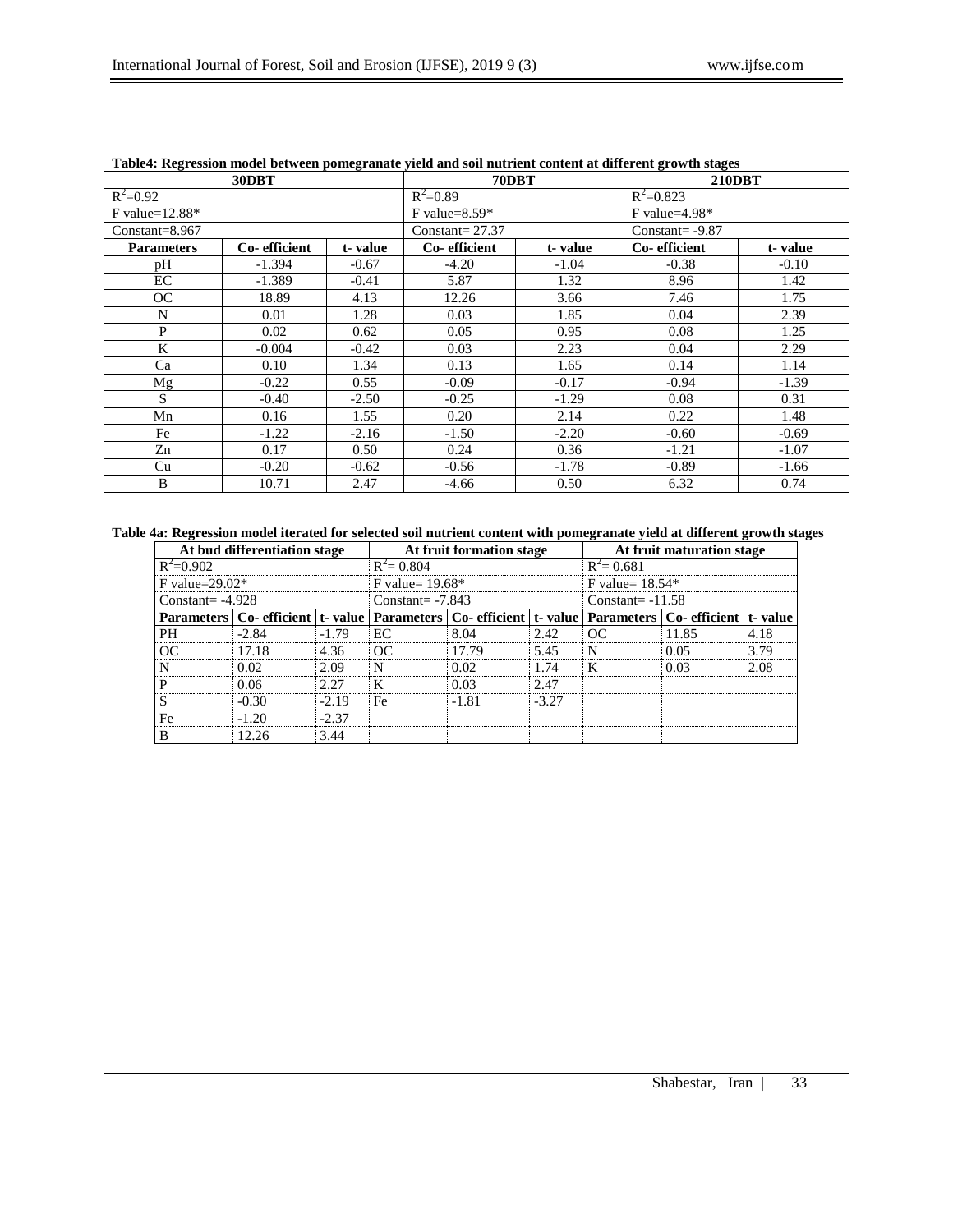|              |                 | Yield     | N         | P            | K              | Ca           | Mg         | S            | Mn        | Fe           | Zn           | Cu        |
|--------------|-----------------|-----------|-----------|--------------|----------------|--------------|------------|--------------|-----------|--------------|--------------|-----------|
|              | 30 DABT         | $0.852**$ |           |              |                |              |            |              |           |              |              |           |
| N            | 70 DABT         | $0.871**$ |           |              |                |              |            |              |           |              |              |           |
|              | 210 DABT        | $0.853**$ |           |              |                |              |            |              |           |              |              |           |
|              | 30 DABT         | $0.456*$  | $0.381*$  |              |                |              |            |              |           |              |              |           |
| P            | 70 DABT         | $0.631**$ | $0.590**$ | $\mathbf{1}$ |                |              |            |              |           |              |              |           |
|              | $210$ DABT      | 0.163     | 0.1       |              |                |              |            |              |           |              |              |           |
|              | 30 DABT         | $0.592**$ | $0.509**$ | 0.343        | -1             |              |            |              |           |              |              |           |
| $\mathbf{K}$ | 70 DABT         | $0.542**$ | $0.519**$ | $0.479**$    | $\overline{1}$ |              |            |              |           |              |              |           |
|              | $210$ DABT      | $0.489**$ | $0.515**$ | $-0.205$     |                |              |            |              |           |              |              |           |
|              | 30 DABT         | $0.750**$ | $0.659**$ | $0.364*$     | $0.406*$       | 1            |            |              |           |              |              |           |
| Ca           | 70 DABT         | $0.625**$ | $0.593**$ | $0.455*$     | $0.367*$       | $\mathbf{1}$ |            |              |           |              |              |           |
|              | 210 DABT        | $0.593**$ | $0.549**$ | $-0.066$     | 0.324          | $\mathbf{1}$ |            |              |           |              |              |           |
|              | 30 DABT         | $0.496**$ | $0.486**$ | 0.063        | $0.432*$       | $0.657**$    |            |              |           |              |              |           |
| Mg           | 70 DABT         | $0.553**$ | $0.559**$ | 0.251        | 0.197          | $0.497**$    |            |              |           |              |              |           |
|              | $210$ DABT      | $0.686**$ | $0.667**$ | 0.131        | 0.261          | $0.451*$     |            |              |           |              |              |           |
|              | 30 DABT         | $0.609**$ | $0.583**$ | $0.518**$    | $0.427*$       | 0.305        | $-0.004$   | $\mathbf{1}$ |           |              |              |           |
| S            | 70 DABT         | $0.660**$ | $0.596**$ | $0.549**$    | $0.419*$       | $0.533**$    | 0.178      | $\mathbf{1}$ |           |              |              |           |
|              | 210 DABT        | $0.602**$ | $0.520**$ | 0.200        | 0.294          | 0.253        | $0.369*$   |              |           |              |              |           |
|              | 30 DABT         | $0.681**$ | $0.609**$ | $0.447*$     | $0.457*$       | $0.595**$    | $0.404*$   | $0.414*$     |           |              |              |           |
| Mn           | 70 DABT         | $0.565**$ | $0.546**$ | 0.367        | $0.473**$      | $0.466**$    | 0.327      | 0.331        |           |              |              |           |
|              | $210$ DABT      | 0.123     | 0.062     | 0.062        | 0.165          | 0.181        | $-0.082$   | $-0.092$     |           |              |              |           |
|              | 30 DABT         | 0.19      | 0.059     | 0.114        | 0.201          | 0.257        | 0.062      | 0.133        | 0.189     | $\mathbf{1}$ |              |           |
| Fe           | 70 DABT         | 0.214     | 0.082     | 0.055        | 0.176          | $-0.06$      | 0.104      | 0.143        | 0.035     | 1            |              |           |
|              | <b>210 DABT</b> | 0.044     | $-0.03$   | 0.075        | $-0.212$       | $-0.131$     | 0.085      | $-0.057$     | $-0.137$  | $\mathbf{1}$ |              |           |
|              | 30 DABT         | 0.101     | 0.163     | 0.047        | 0.044          | 0.192        | 0.113      | 0.335        | 0.193     | 0.1          | $\mathbf{1}$ |           |
| Zn           | 70 DABT         | 0.165     | 0.147     | 0.195        | 0.091          | 0.168        | 0.095      | $0.406*$     | 0.058     | $-0.09$      |              |           |
|              | $210$ DABT      | $0.516**$ | $0.439*$  | $-0.259$     | 0.205          | 0.126        | $0.425*$   | $0.438*$     | $-0.229$  | 0.251        |              |           |
|              | 30 DABT         | 0.067     | $-0.08$   | 0.118        | 0.069          | 0.113        | 0.149      | $-0.045$     | 0.285     | 0.044        | 0.022        |           |
| Cu           | 70 DABT         | $-0.236$  | $-0.215$  | 0.077        | 0.016          | $-0.207$     | $-0.321$   | $-0.183$     | 0.078     | $-0.203$     | 0.067        |           |
|              | 210 DABT        | $-0.440*$ | $-0.38$   | $-0.276$     | $-0.044$       | $-0.359$     | $-0.509**$ | $-0.346$     | 0.006     | $-0.212$     | $-0.124$     |           |
|              | 30 DABT         | $0.637**$ | $0.460*$  | 0.347        | 0.215          | $0.588**$    | 0.242      | 0.154        | $0.485**$ | 0.28         | $-0.196$     | 0.3       |
|              | 70 DABT         | $0.643**$ | $0.515**$ | $0.429*$     | 0.287          | $0.487**$    | 0.347      | $0.373*$     | $0.582**$ | $0.386*$     | $-0.104$     | $-0.118$  |
| B            | <b>210 DABT</b> | $0.729**$ | $0.583**$ | 0.261        | $0.407*$       | $0.619**$    | $0.448*$   | $0.417*$     | 0.238     | 0.122        | 0.248        | $-0.449*$ |

**Table 5: Correlation index (r) among pomegranate yield and leaf nutrient content at various crop growth stages**

N, P, K, Ca and Mg in per cent, S, Mn, Fe, Zn, Cu and B in mg kg<sup>-1</sup>, \*p<0.05, \*\*p<0.01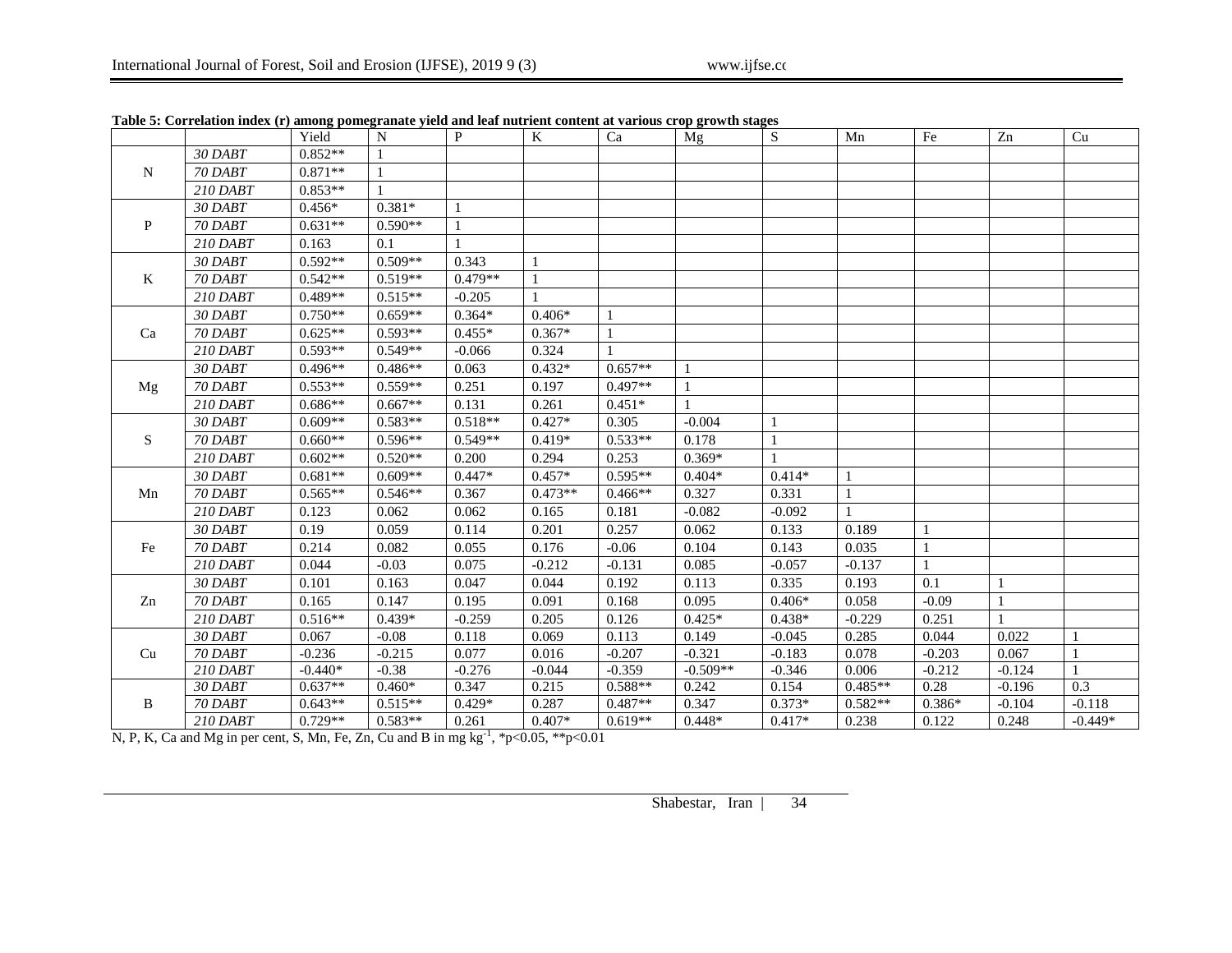The relationship among the nutrients were also positively correlated except in Mg and S (-0.004), Cu and S (-0.045), Zn and B (-0.196) and Cu and N (-0.08) which recorded negative relationship. However they were not significant.

Similar trend was observed at fruit formation and maturation with exception to Cu content where, negative relationship was observed between Cu and yield recording -0.236 and -0.440 at fruit formation and maturation stage respectively. However, the significance was observed only at fruit maturation stage. Negative correlation was observed between Cu and other plant nutrients except Mn. However, the significance was only between Cu and N, Mg & B.

The regression model between pomegranate yield and eleven nutrient content in leaf at bud differentiation stage was as following,

 $Y = -7.66 + 3.40N - 4.98P + 2.30K + 2.15Ca + 5.29Mg + 13.0S + 0.04Mn - 0.004Fe - 0.02Zn - 0.02Cu + 0.48B$ 

The F ratio (13.40) was significant indicating the overall explanatory power of the above equation and regression line explaining about 89.1 per cent  $(R^2=0.891)$  of variation in pomegranate yield by these independent variables. However, when all these nutrient parameters were taken together, B ( $t=2.28$ ) and  $S = (2.236)$  were significant (t-value) and all other nutrient variables were insignificant as evident from the low t-values, which indicate the impacts of these predictor nutrient variables. However, negative impact was noticed from P, Fe, Zn and Cu nutrients at bud differentiation stage. Thus, the above model was further screened to exclude some unimportant or redundant variables (Table 6) in the equation by employing stepwise regression analysis which yielded the following equation.

**Table 6: Regression model between pomegranate yield and leaf nutrient content at different growth stages**

|                    | 30DBT              |          |                    | 70DBT   | <b>210DBT</b>     |         |  |  |
|--------------------|--------------------|----------|--------------------|---------|-------------------|---------|--|--|
| $R^2 = 0.891$      |                    |          | $R^2$ = 0.857      |         | $R^2$ = 0.869     |         |  |  |
| F value= $13.40*$  |                    |          | F value= $9.83*$   |         | F value= $10.86*$ |         |  |  |
| $Constant = -7.66$ |                    |          | Constant= $-7.191$ |         | $Constant=14.87$  |         |  |  |
| <b>Parameters</b>  | $Co-$<br>efficient | t-value  | Co-efficient       | t-value | Co-efficient      | t-value |  |  |
| N                  | 3.40               | 1.89     | 5.85               | 2.96    | 5.63              | 2.52    |  |  |
| P                  | $-4.98$            | $-0.50$  | 7.87               | 0.72    | 15.04             | 0.82    |  |  |
| K                  | 2.30               | 0.22     | 1.45               | 0.68    | 1.99              | 0.59    |  |  |
| Ca                 | 2.15               | 1.03     | 0.07               | 0.04    | 1.81              | 0.84    |  |  |
| Mg                 | 5.29               | 0.79     | 5.95               | 0.95    | 9.15              | 1.06    |  |  |
| S.                 | 13.00              | 2.28     | 9.37               | 1.15    | 15.21             | 1.05    |  |  |
| Mn                 | 0.04               | 0.77     | 0.01               | 0.16    | 0.04              | 0.87    |  |  |
| Fe                 | $-0.004$           | $-0.32$  | 0.004              | 0.30    | 0.002             | 0.11    |  |  |
| Zn                 | $-0.019$           | $-0.476$ | 0.01               | 0.13    | 0.29              | 1.53    |  |  |
| Cu                 | $-0.02$            | $-0.48$  | $-0.02$            | $-0.41$ | 0.002             | 0.05    |  |  |
| B                  | 0.48               | 2.24     | 0.35               | 1.36    | 0.39              | 1.37    |  |  |

**Table 6a: Regression model iterated for selected leaf nutrient content with pomegranate yield at different growth stages**

|                                                 | At bud differentiation stage                                                                                          |      |                                        | At fruit formation stage |      | At fruit maturation stage |      |      |  |
|-------------------------------------------------|-----------------------------------------------------------------------------------------------------------------------|------|----------------------------------------|--------------------------|------|---------------------------|------|------|--|
| $R^2$ = 0.881<br>$R^2$ = 0.835<br>$R^2$ = 0.809 |                                                                                                                       |      |                                        |                          |      |                           |      |      |  |
| $F$ value= 35.55*                               |                                                                                                                       |      | $F$ value= 57.17*<br>F value= $43.73*$ |                          |      |                           |      |      |  |
| Constant= $-8.062$                              |                                                                                                                       |      | Constant= $-2.620$                     |                          |      | $Constant = -3.823$       |      |      |  |
|                                                 | Parameters   Co- efficient   t- value   Parameters   Co- efficient   t- value   Parameters   Co- efficient   t- value |      |                                        |                          |      |                           |      |      |  |
|                                                 |                                                                                                                       | 336  |                                        | 9 O 1                    | ' 53 |                           | Q 57 |      |  |
|                                                 | 2.86                                                                                                                  | 195  |                                        | በ 46                     | 2.70 |                           | በ 68 | 3.38 |  |
|                                                 | 2 83                                                                                                                  | . 97 |                                        | 10.78                    | -94  |                           |      |      |  |
|                                                 |                                                                                                                       | 2 34 |                                        |                          |      |                           |      |      |  |
|                                                 |                                                                                                                       | 3.OZ |                                        |                          |      |                           |      |      |  |

 $Y = -8.06 + 4.51N + 2.86K + 2.83 Ca + 9.20 S + 0.43 B$ 

In the above model both F (35.53) and t values were improved over the previous model, which stated that the cumulative effect of total N, K, Ca, S and B content in leaf accounted for about 88.1 per cent variation in pomegranate yield. The significant positive relation was found between these variable on pomegranate yield. The remaining about 11.9 per cent variation in the yield may be attributed to eliminate variables *viz.*, P, Mg, Mn, Fe, Zn and Cu that is explained by the above model.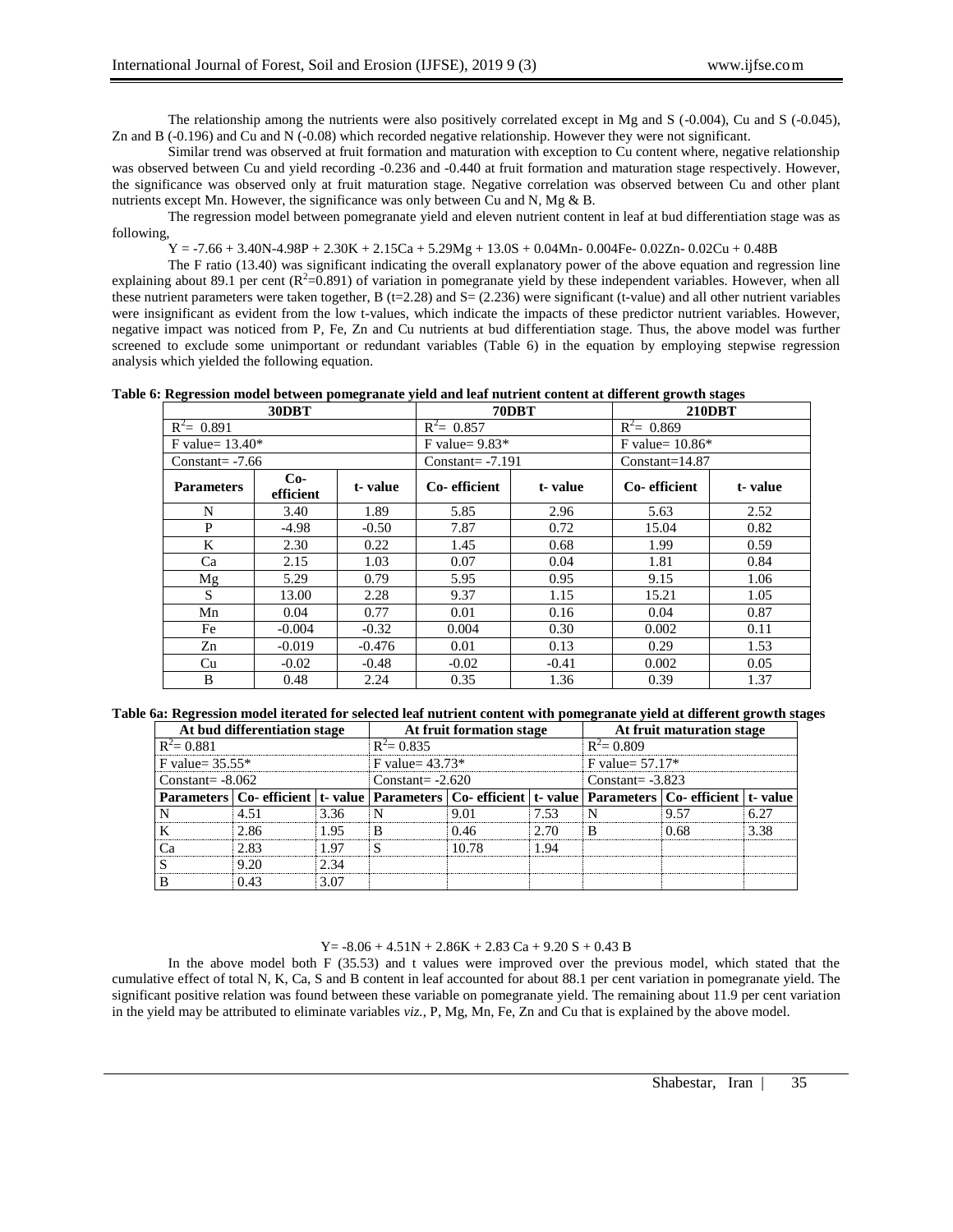Similarly the effects of leaf nutrient content at fruit formation and maturation stage on pomegranate leaf were analyzed using backward stepwise multiple regression models. At fruit formation stage (70DBT) significant positive (F=43.73) effect was observed with N, B and S nutrients, that accounted for 83.5 per cent variation in pomegranate yield  $(Y = -2.62 + 9.01N + 0.46B +$ 10.78S). Similarly at fruit maturation stage only N and B (Y=-3.82 + 9.57N + 0.68B) were positively and significantly influenced 80.9 per cent variation in pomegranate yield.

All seventeen nutrients are essential and indispensible for growth and production of any crop, but the nutrient management practices over the time may create an imbalance and make some nutrients critical for crop growth and yield. In the present investigation among the major nutrients, N was found to have critical role in pomegranate production. The optimum supply of N is essential for stimulating the uptake of other essential nutrients *viz.*, P, K, Ca, Mg, S, Mn and B (Mengle *et al.,* 2001 and Malvi, 2011), for many key plant metabolic process in general (Agarwal and Sharma 1976, Childer, 1996 and Sharma *et al.,* 2014) and pomegranate growth and productivity in particular (Shiekh and Rao, 2005, Rao and Subramanyam, 2009, Mohamed *et al.,* 2014 and Ray *et al.,* 2014). Phosphorus is highly essential for root growth and known to stimulate uptake of nutrients (Sharma *et al.,*  2014). However, excessive amount of P reduces uptake of some cationic micronutrients *viz.,* Fe, Zn, Mn & Cu (Malvi, 2011). The data collected from farmers indicated at higher rate of P application through inorganic fertilizers but, its accumulation in plant did not exert any significant negative impact on growth and yield and found to be in optimum level (Raghupathi and Bhargava, 1998b). The alkaline pH condition precipitates applied P into plant unavailable thus, reducing its excess accumulation in plant (Serrao *et al.,* 1998 and Delgado *et al.,* 2002). Amongst, the nutrients analyzed potassium concentration was highest in pomegranate leaves in most of the orchards. This signifies high amount of K requirement for pomegranate (Kashyap *et al.,* 2012) and it plays vital role in increasing pomegranate yield and fruit quality (Shiekh and Rao 2005, Kashyap *et al.,* 2012 and Mohamed *et al.,* 2014).

The secondary nutrient content in pomegranate leaves was significantly and positively related to pomegranate yield at all stages of crop growth, as revealed in correlation matrix analysis. However, when the cumulative effect of nutrients was considered in multiple regression analysis, only sulphur was turned out to be an important nutrient in explaining the most variations in pomegranate yield among the secondary nutrients. Sulphur is usually deficient in alkaline soils and crop responds to sulphur application resulting in improved yield and quality (Skwierawska *et al.,* 2008).

Amongst the micronutrients, B was found to be the most important nutrient that was critically influencing the variation in pomegranate yield at all stages of crop growth. Many studies reported enhanced productivity and fruit quality of pomegranate with B application (Khalil and Aly, 2013, Tehrnifer and Taber, 2009). In the present investigation only Cu showed negative relationship with yield at all stage of crop growth. Farmer's use Cu based pesticides for control of many diseases in pomegranate this might have resulted in its higher accumulation in leaves. This emphasizes its cautious application for control of diseases which otherwise may decrease yield.

#### **References**

- Agarwala, S. C. and Sharma, C. P., 1976, Plant nutrients-their functions and uptake. Soil Fertility Theory and Practice (Es. J. S. Kanwar) ICAR, New Delhi, pp.7-64.
- Awasthi, O. P. and Singh, I. S., 2010, Effect of ber and pomegranate plantation on soil nutrient of typic torripsamments. *Indian Journal of Hort*iculture, 67: 138-142.
- Black, C. A., 1965, *Methods of Soil Analysis*. Part 2, Agronomy monograph No. 9, *American Society of Agronomy*, Madison, Wisconsin, USA, 15-72.
- Childer, N. F., 1966, Fruit nutrition. Horticultural Publication, Rutgers State University, Nichol- Avenue, New Bransuick, New Jersey, U.S.A.

Dahal, H. and Routray, J. K., 2011, Identifying associations between soil and production variables using linear multiple regression models. *The*  Journal *of Agriculture and Environment,* 12: 27-37.

Delgado, A., Antonio, M., Kase, S., Luis, A. and Maria, C. C., 2002, Phosphorus fertilizer recovery from calcareous soils amended with humic and fulvic acids. *Plant and soil*, 245: 277-286.

Dev, G., 1998, Balanced fertiliser use increases crop yield and profit. *Better Crops International*, 12 (2) : 26-27.

Hamouda, Elham, H. A., Motty, Z. A. and Zahran, N.G., 2015, Nutritional status and improving fruit quality by potassium, magnesium and manganese foliar application in pomegranate shrubs. *International Journal of ChemTech Research,* 8 (6) : 858-867.

Jackson, M. L., 1973, *Soil Chemical Analysis,* Prentice Hall of India Pvt. Ltd., New Delhi.

- Kashyap, P., Pramanick, K. K., Meena, K. K. and Meena, V., 2012, Effect of N and K application on yield and quality of pomegranate cv. Ganesh under rainfed conditions. *Indian Journal of Horticulture,* 69 (3) : 322-327.
- Khalil, H. A. and Aly, H. S. H., 2013, Cracking and fruit quality of pomegranate (*Punica granatum* L.) as affected by pre-harvest sprays of some growth regulators and mineral nutrients. *Journal of Horticultural Science and Ornamental Plants,* 5 (2) : 71-76.
- Khayyat, M., Tehranifar, A., Zaree, M., Karimian, Z., Aminifard, M. H., Vazifeshenas, M. R., Amini, S., Noori, Y. and Shakeri, M., 2012, Effects of potassium Nitrate spraying on fruit characteristics of malasyazdi pomegranate. *Journal of plant nutrition*, 35: 1387-1393.
- Lindsay, W. L. and Norvell, W. A., 1978, Development of a DTPA soil test for Zn, Fe, Mn and Cu. *Jornal of American Soil Science Society,* 42: 421-428.
- Malvi, R. U., 2011, Interaction of micronutrients with special reference to potassium. *Karnataka Journal of Agricultural Science,* 24 (1) : 106- 109.
- Mengel, K. E., Kirkby, A., Koesgarten, H. and Appel. T., 2001, Principles of plant nutrition. 5<sup>th</sup> El- Kluwer Academic Publishers, Dordrecht pp.1- 311.